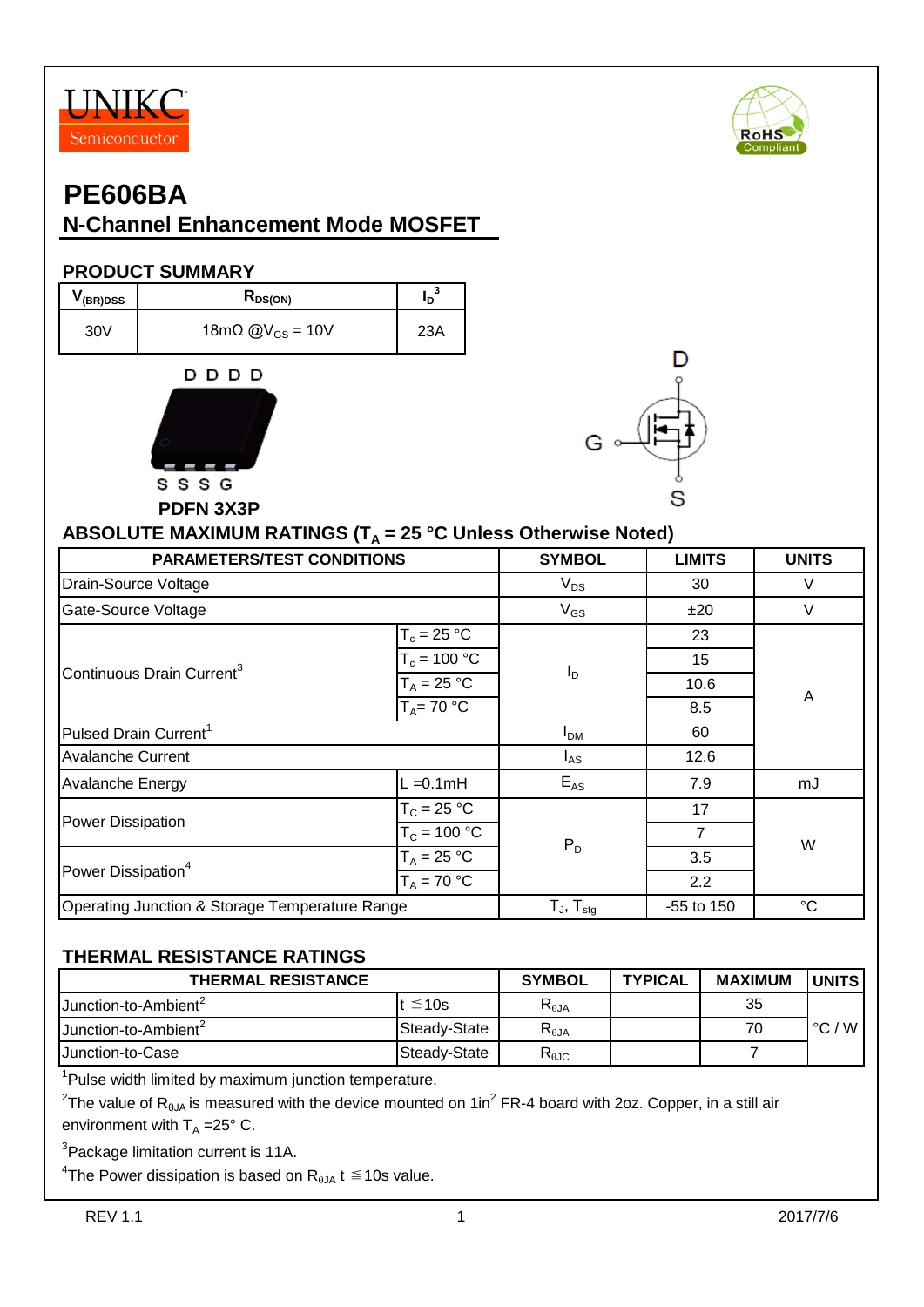



# **PE606BA N-Channel Enhancement Mode MOSFET**

### **ELECTRICAL CHARACTERISTICS (T<sup>J</sup> = 25 °C, Unless Otherwise Noted)**

|                                                                                   | <b>SYMBOL</b><br><b>TEST CONDITIONS</b>         |                                                                                  | <b>LIMITS</b> |                |                    | <b>UNITS</b> |  |
|-----------------------------------------------------------------------------------|-------------------------------------------------|----------------------------------------------------------------------------------|---------------|----------------|--------------------|--------------|--|
| <b>PARAMETER</b>                                                                  |                                                 |                                                                                  | <b>MIN</b>    | <b>TYP</b>     | <b>MAX</b>         |              |  |
| <b>STATIC</b>                                                                     |                                                 |                                                                                  |               |                |                    |              |  |
| Drain-Source Breakdown<br>Voltage                                                 | $V_{(BR)DSS}$                                   | $V_{GS} = 0V$ , $I_D = 250 \mu A$                                                | 30            |                |                    | $\vee$       |  |
| Gate Threshold Voltage                                                            | $V_{GS(th)}$                                    | $V_{DS} = V_{GS}$ , $I_D = 250 \mu A$                                            | 1.3           | 1.75           | 2.3                |              |  |
| Gate-Body Leakage                                                                 | $I_{GSS}$                                       | $V_{DS} = 0V$ , $V_{GS} = \pm 20V$                                               |               |                | ±100               | nA           |  |
| Zero Gate Voltage Drain<br>Current                                                | $I_{DSS}$                                       | $V_{DS} = 24V$ , $V_{GS} = 0V$<br>$V_{DS} = 20V$ , $V_{GS} = 0V$ , $T_J = 55$ °C |               |                | $\mathbf{1}$<br>10 | μA           |  |
| Drain-Source On-State<br>Resistance <sup>1</sup>                                  | $R_{DS(ON)}$                                    | $V_{GS} = 4.5V$ , $I_D = 6A$<br>$V_{GS} = 10V$ , $I_D = 7A$                      |               | 19<br>13       | 27<br>18           | $m\Omega$    |  |
| Forward Transconductance <sup>1</sup>                                             | $g_{fs}$                                        | $V_{DS}$ = 10V, $I_D$ = 7A                                                       |               | 25             |                    | S            |  |
|                                                                                   |                                                 | <b>DYNAMIC</b>                                                                   |               |                |                    |              |  |
| Input Capacitance                                                                 | $\mathbf{C}_{\text{iss}}$                       |                                                                                  |               | 333            |                    | pF           |  |
| Output Capacitance                                                                | $\mathbf{C}_{\text{oss}}$                       | $V_{GS} = 0V$ , $V_{DS} = 15V$ , f = 1MHz                                        |               | 64             |                    |              |  |
| Reverse Transfer Capacitance                                                      | $\mathbf{C}_{\text{rss}}$                       |                                                                                  |               | 43             |                    |              |  |
| Gate Resistance                                                                   | R <sub>g</sub>                                  | $V_{GS} = 0V$ , $V_{DS} = 0V$ , $f = 1MHz$                                       |               | $\overline{2}$ |                    | Ω            |  |
| Total Gate Charge <sup>2</sup>                                                    | $Q_{g(VGS=10V)}$                                |                                                                                  |               | 7.5            |                    |              |  |
|                                                                                   | $Q_{g(VGS=4.5V)}$<br>$V_{DS}$ = 15V, $I_D$ = 7A |                                                                                  |               | 4.3            |                    | nC           |  |
| Gate-Source Charge <sup>2</sup>                                                   | $\mathsf{Q}_{\mathsf{gs}}$                      |                                                                                  |               | 1.1            |                    |              |  |
| Gate-Drain Charge <sup>2</sup>                                                    | $Q_{qd}$                                        |                                                                                  |               | 2.3            |                    |              |  |
| Turn-On Delay Time <sup>2</sup>                                                   | $t_{d(on)}$                                     |                                                                                  |               | 17             |                    |              |  |
| Rise Time <sup>2</sup>                                                            | $t_{r}$                                         | $VDD = 15V$ ,                                                                    |               | 17             |                    | nS           |  |
| Turn-Off Delay Time <sup>2</sup>                                                  | $t_{d(\text{off})}$                             | $I_D \cong 7A$ , $V_{GFN} = 10V$ , $R_G = 6\Omega$                               |               | 37             |                    |              |  |
| Fall Time <sup>2</sup>                                                            | t                                               |                                                                                  |               | 18             |                    |              |  |
|                                                                                   |                                                 | SOURCE-DRAIN DIODE RATINGS AND CHARACTERISTICS (T <sub>J</sub> = 25 °C)          |               |                |                    |              |  |
| Continuous Current <sup>3</sup>                                                   | $I_{\rm S}$                                     |                                                                                  |               |                | 15                 | A            |  |
| Forward Voltage <sup>1</sup>                                                      | $V_{SD}$                                        | $I_F = 7A, V_{GS} = 0V$                                                          |               |                | 1.1                | $\vee$       |  |
| Reverse Recovery Time                                                             | $t_{rr}$                                        | $I_F = 7A$ , dl <sub>F</sub> /dt = 100A / $\mu$ S                                |               | 8.4            |                    | nS           |  |
| Reverse Recovery Charge                                                           | $\mathsf{Q}_{\mathsf{r}\mathsf{r}}$             |                                                                                  |               | 2.2            |                    | nС           |  |
| <sup>1</sup> Pulse test : Pulse Width $\leq$ 300 $\mu$ sec, Duty Cycle $\leq$ 2%. |                                                 |                                                                                  |               |                |                    |              |  |

<sup>2</sup>Independent of operating temperature.

<sup>3</sup>Package limitation current is 11A.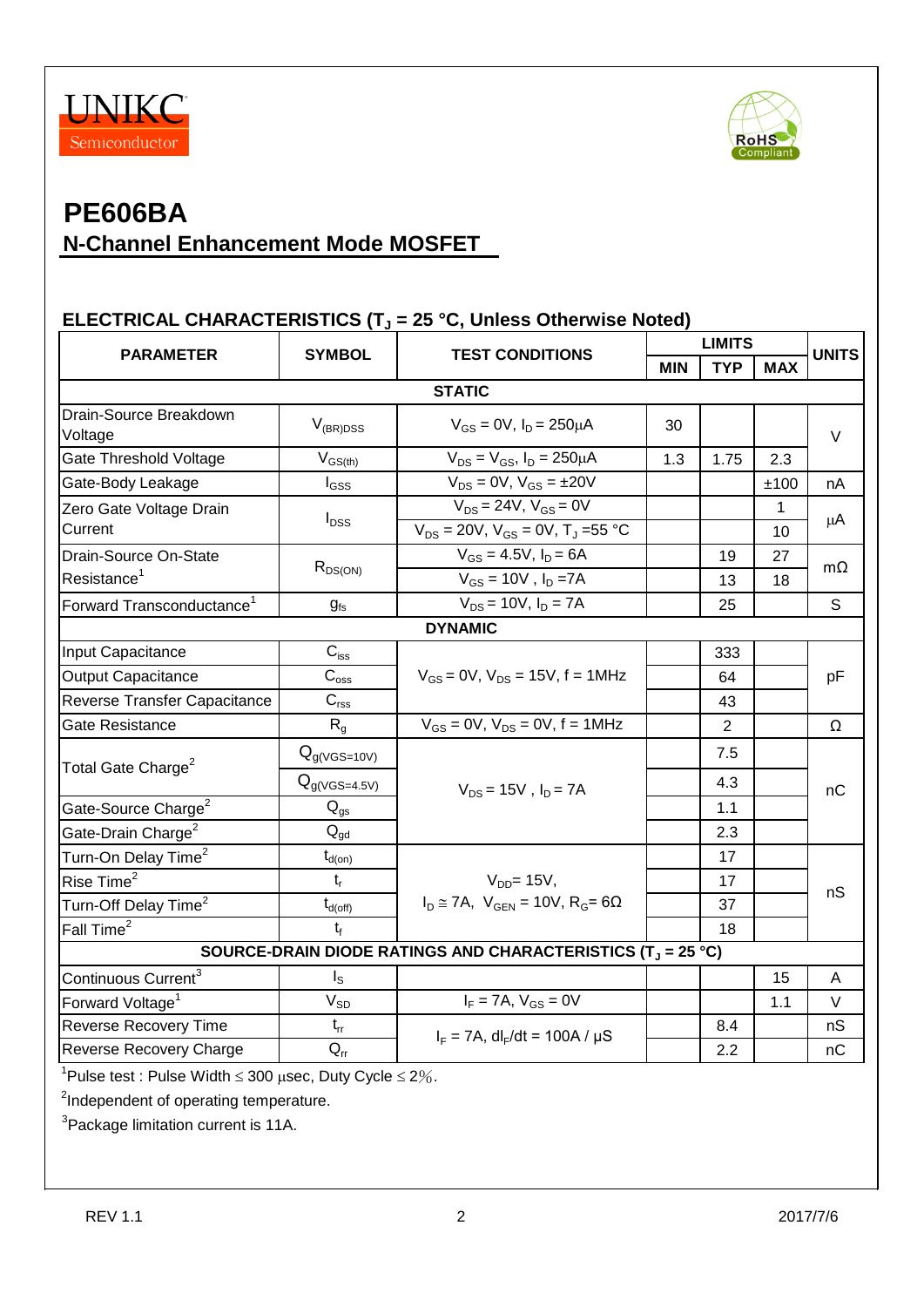



## **PE606BA N-Channel Enhancement Mode MOSFET**

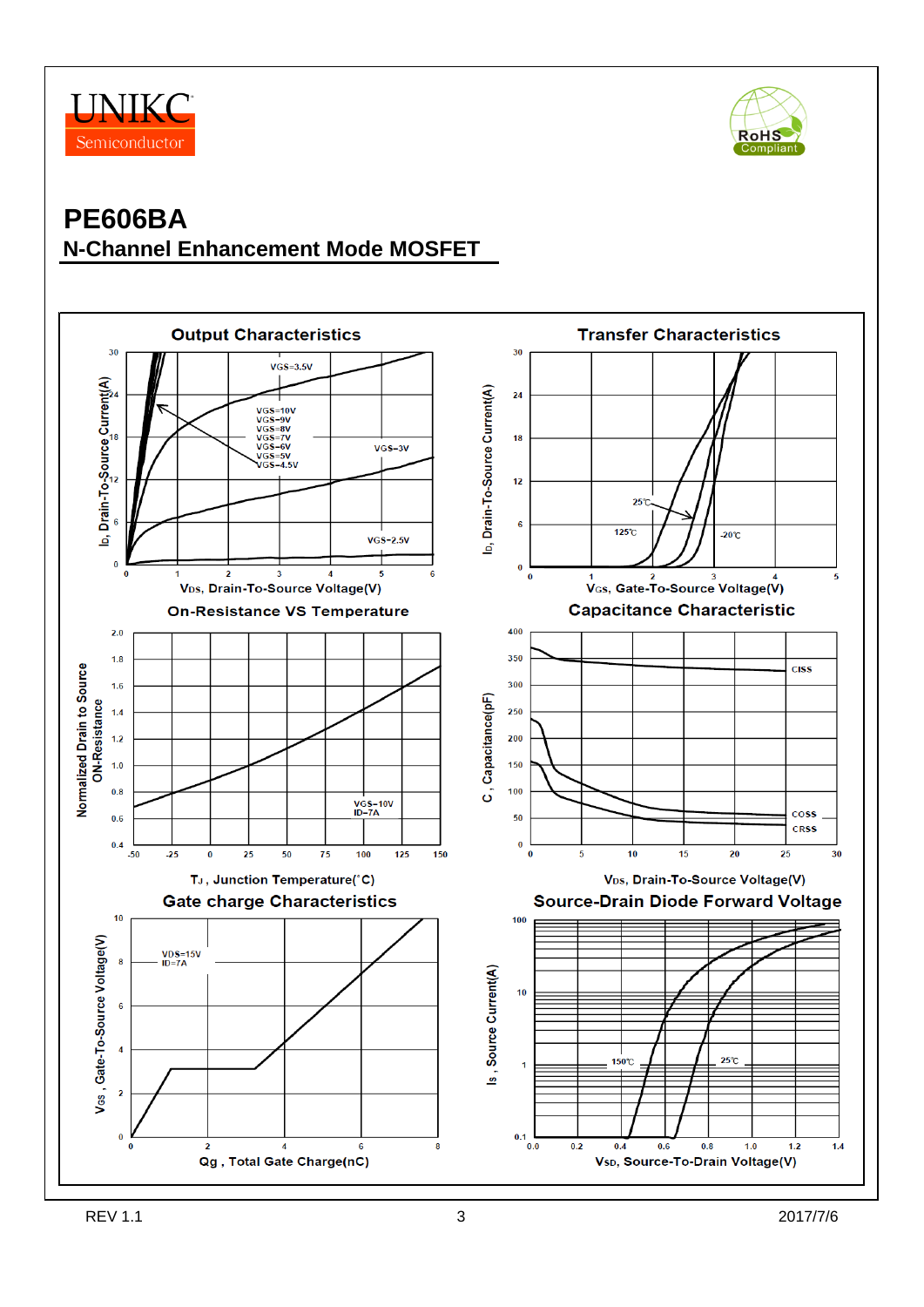



## **PE606BA N-Channel Enhancement Mode MOSFET**

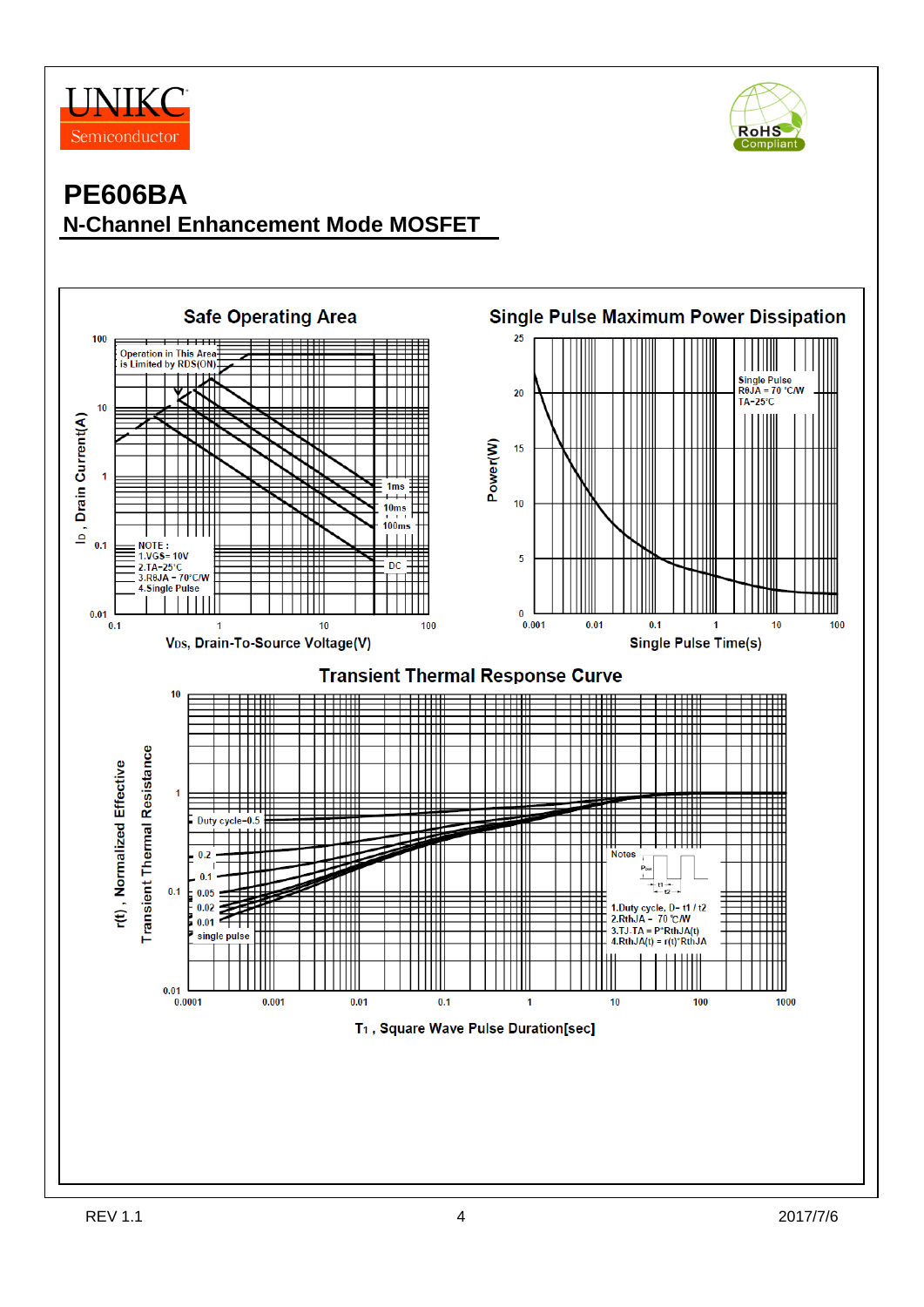



## **N-Channel Enhancement Mode MOSFET**

#### **Package Dimension**

| PDFN 3x3P MECHANICAL DATA |      |      |       |                  |             |              |              |  |
|---------------------------|------|------|-------|------------------|-------------|--------------|--------------|--|
| <b>Dimension</b>          | mm   |      |       |                  | mm          |              |              |  |
|                           | Min. | Typ. | Max.  | <b>Dimension</b> | Min.        | Typ.         | Max.         |  |
| A                         | 3    |      | 3.6   |                  | 0.7         |              | 1.12         |  |
| В                         | 2.88 |      | 3.2   | J                | 0.1         |              | 0.33         |  |
| C                         | 2.9  |      | 3.2   | Κ                | 0.6         |              |              |  |
| D                         | 1.98 |      | 2.69  |                  | $0^{\circ}$ | $10^{\circ}$ | $12^{\circ}$ |  |
| Е                         | 3    |      | 3.6   | M                | 0.14        |              | 0.41         |  |
| F                         | 0    |      | 0.455 | N                | 0.6         |              | 0.7          |  |
| G                         | 1.47 |      | 2.2   | O                | 0.12        |              | 0.36         |  |
| н                         | 0.15 |      | 0.56  | P                | 0           |              | 0.2          |  |

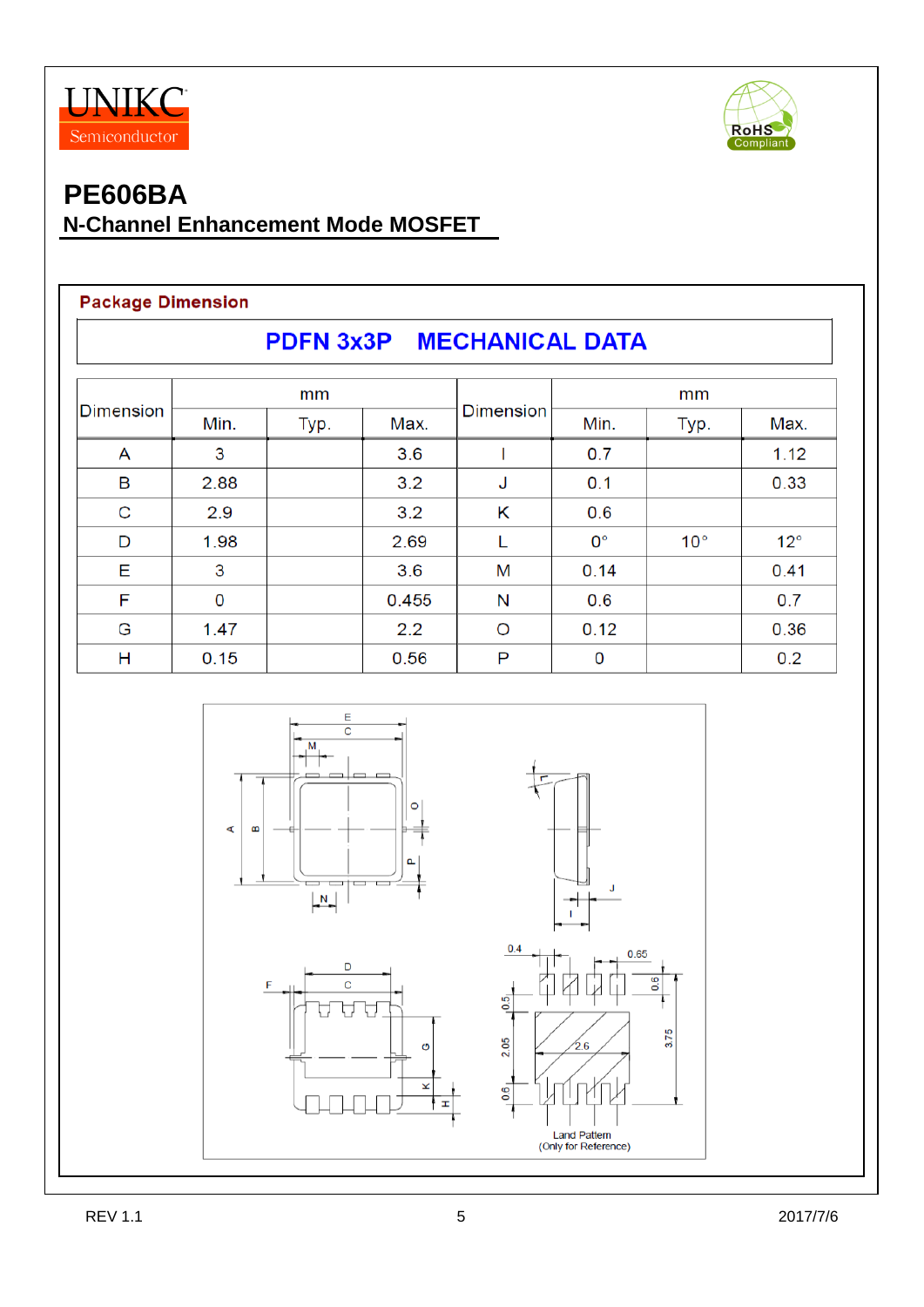



## **N-Channel Enhancement Mode MOSFET**

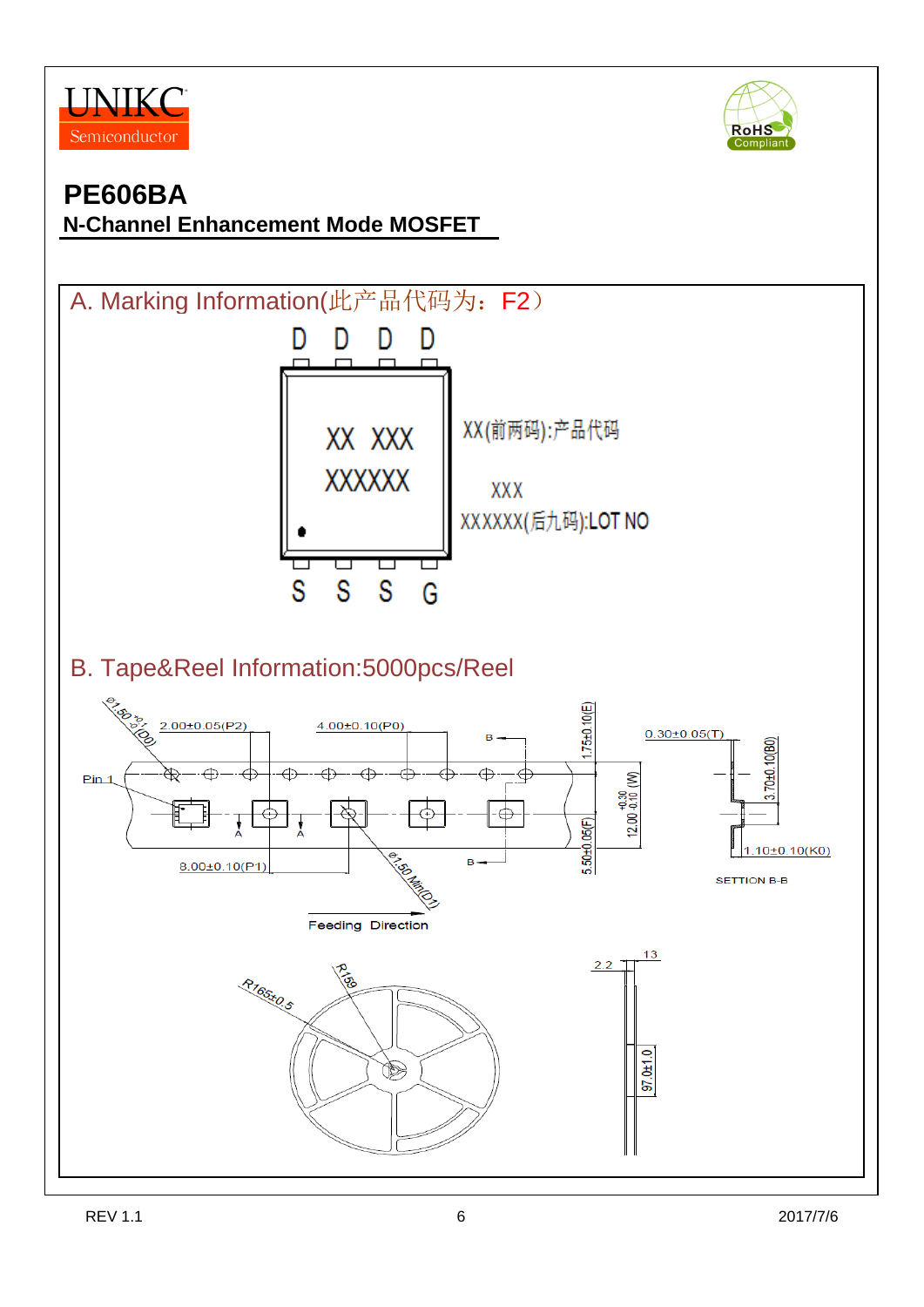



### **N-Channel Enhancement Mode MOSFET**